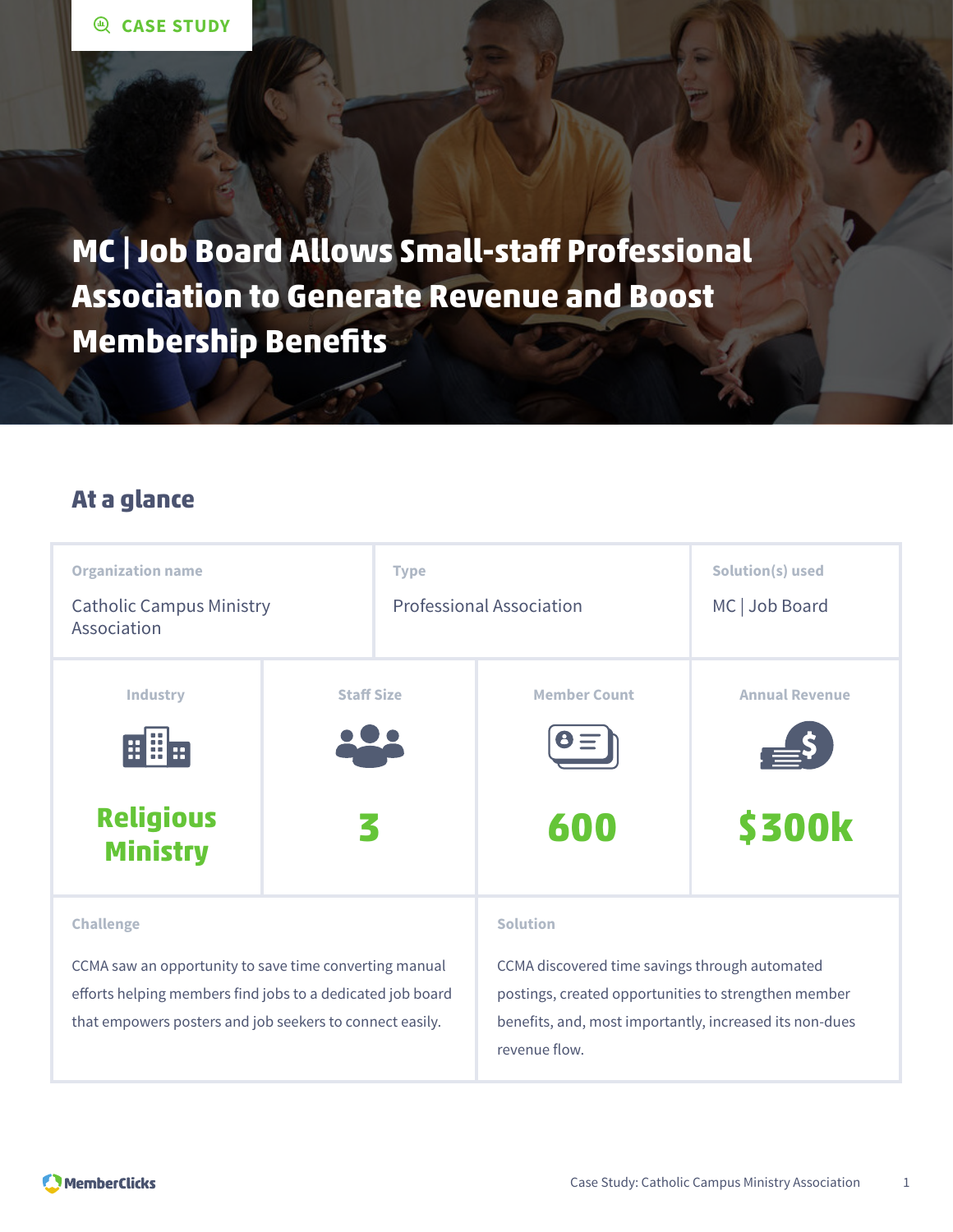

**We've all experienced frustrations with our favorite technology. Isn't it nice when you find something that not only "just works," but also solves problems you didn't even know needed solving? This is a familiar scenario to the Catholic Campus Ministry Association (CCMA).**

For a small staff with a big mission to equip, inspire and connect campus ministers across the country, it's important for CCMA to have tools at its disposal to not only help with administrative tasks, but provide value to its hard-working members.

"In my view, if I were to join the association myself, if I were a campus minister, the greatest thing from my perspective is I'd be a part of a community," said Andrea Adams, CCMA's membership and events director. "Because campus ministers are lonely in their job. There's not a lot of funds thrown at it. So they tend to be on a shoestring budget all by themselves, so this gives them the opportunity to relate to one another."

#### **Providing Benefits in Any Weather**

Of course, with the global pandemic, brokering meaningful connections has been challenging. Not impossible, thanks to technology, but challenging. CCMA has also long been known for the training offered to campus ministers. Having several existing organized training programs, a certification program in the works, as well as regular best practice-style sharing calls for those in the field, CCMA is actually opening its education opportunities wide open.

## **"**

**In my view, if I were to join the association myself, if I were a campus minister, the greatest thing from my perspective is I'd be a part of a community.**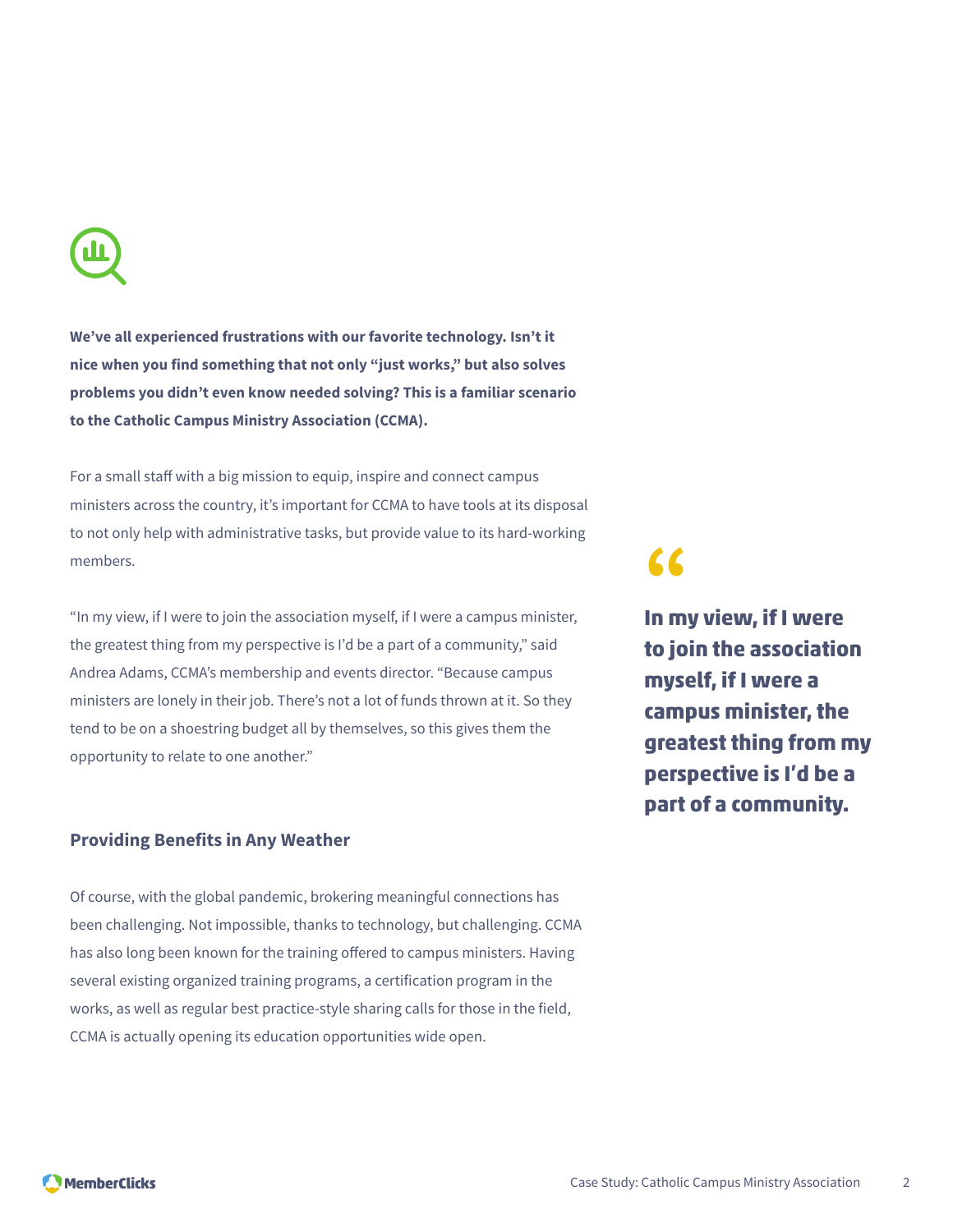"Really, I think the opportunities grow day by day. Someone comes up with an idea and we'll see what we can do to make it happen," said Adams.

Another exciting development for CCMA is its future development opportunities. Beyond membership growth, CCMA is looking forward to bringing a development employee on board to focus on cultivating donor participation and other fundraising efforts.

"It would be wonderful if we could not charge for membership," said Adams. "If we could generate enough money through donors so that every person in the country who is dedicated to campus ministry could be supported by our organization, that would be a dream."

#### **ISO: Non-Dues Revenue**

Even with big goals of moving toward more development efforts and relying less on membership dues, Adams said the value of belonging to CCMA is tangible, so the association doesn't plan on taking its sights off providing benefits for its members.

It makes sense that CCMA would be attracted to a solution that provides both non-dues revenue and membership benefits. Enter MC | Job Board.

When CCMA joined MemberClicks in 2019, they saw the availability of an integrated job board with a hefty revenue share as an attractive add-on to their Oasis AMS purchase. And even though the association was already helping its members connect with jobs, there was a desire to make the process smoother and less hands-on for staff.

"We wanted to automate our job postings," said Executive Director Michael St. Pierre. "(MC | Job Board) is just so much more professional looking and has created less work for our staff."

## **"**

**If we could generate enough money through donors so that every person in the country who is dedicated to campus ministry could be supported by our organization, that would be a dream.**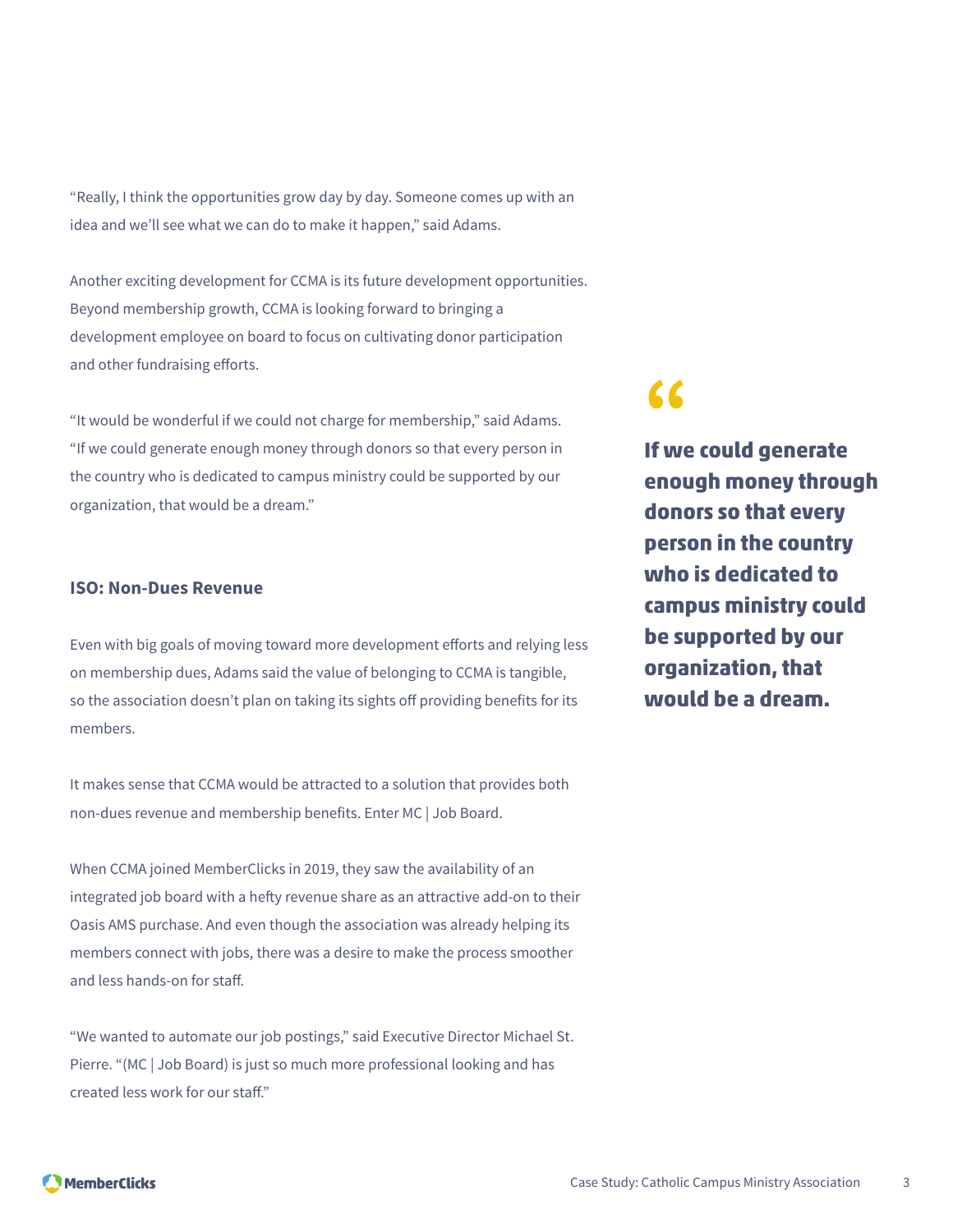#### **Finding Value for Everybody**

Since implementing MC | Job Board, staff has saved time—which is certainly high-value alone — but CCMA has also generated nearly \$2,000 in revenue. With the rev share partnership in place with MemberClicks, they've kept 70% of that.

"I've heard executive director say, 'Yay! I'm getting some checks from MemberClicks!'" Adams laughs. "So it's working. I also think it's very easy to use."

Adams noted, too, that CCMA has built in a free job posting into its Plus Membership option, creating more diversity of benefits to the group's most premium membership tier.

#### **Goals for the Future**

"Adams says that the success of their job board thus far has by and large been organic, with limited planned marketing around promoting it.

"People just know, and they see that it's one of the tabs (on our website)." she said. "But it brings up a good point that maybe we should consider talking about it more."

One benefit of working with MemberClicks—in addition to free training and connections with a network of similar associations—is the focused attention on customer success, especially when it comes to offering marketing best practices for the job board.

Moving into the future, CCMA aims to discover additional ways to market its job board to employers and members so it can extend reach and generate more revenue unrelated to dues.

## **"**

**We wanted to automate our job postings. (MC | Job Board) is just so much more professional looking and has created less work for our staff.**